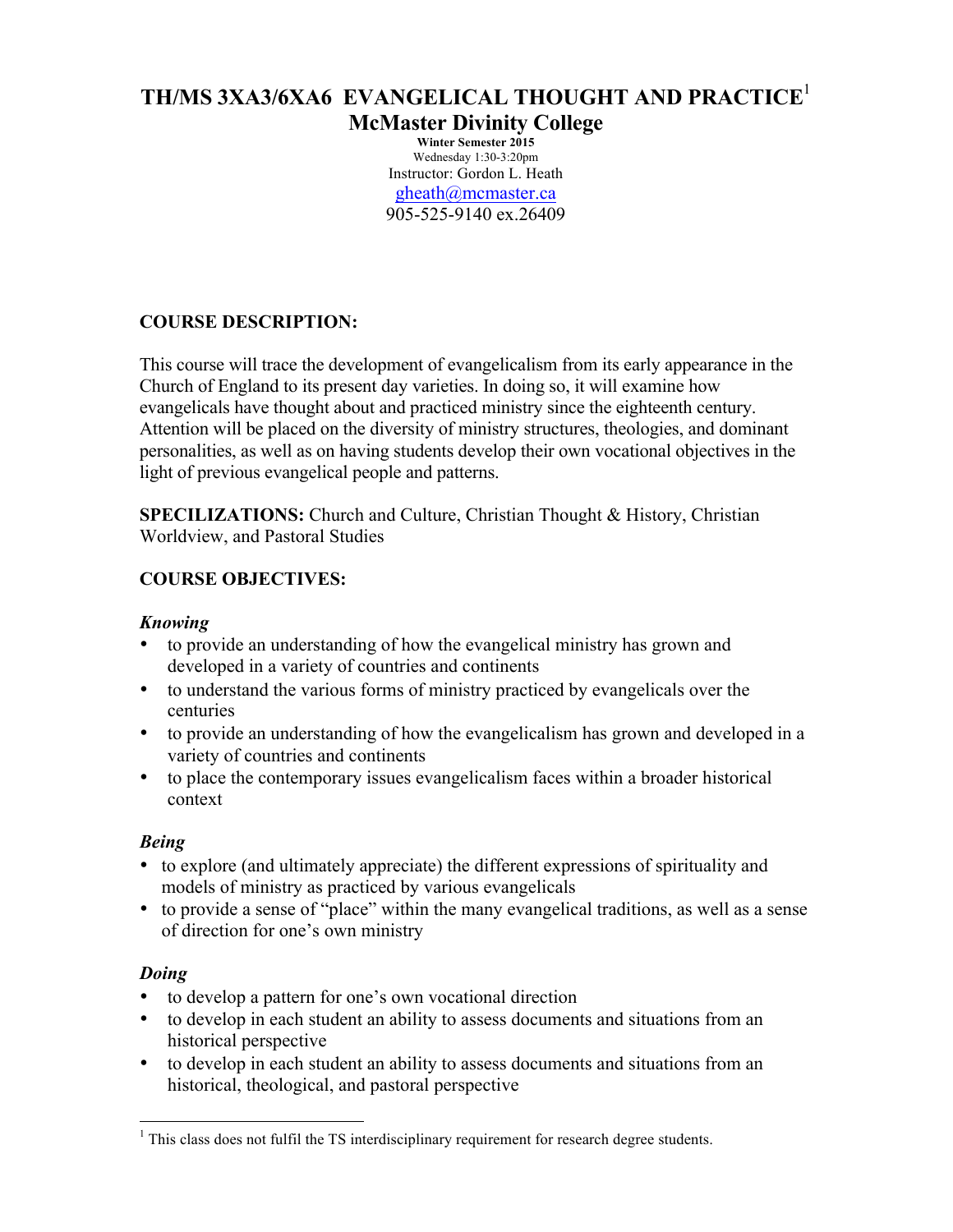#### **REQUIRED TEXTS:**

- Mark Noll. *The Rise of Evangelicalism: The Age of Edwards, Whitefield and the Wesleys*. IVP, 2003.
- John Wolffe. *The Expansion of Evangelicalism: The Age of Wilberforce, More, Chalmers and Finney*. IVP, 2004?
- David Bebbington. *The Dominance of Evangelicalism: The Age of Spurgeon and Moody*. IVP, 2005.
- John Wesley. *The Journal of John Wesley*. (see professor or book store about edition)
- Gordon L. Heath. *Doing Church History: A User-friendly Introduction to Researching the History of Christianity*. Toronto: Clements Publishing, 2008.

All required textbooks for this class are available from the College's book service, READ On Bookstore, Room 145, McMaster Divinity College. Texts may be purchased on the first day of class. For advance purchase, you may contact READ On Bookstores, 304 The East Mall, Suite 100, Etobicoke, ON M9B 6E2: phone 416.620.2934; fax 416.622.2308; e-mail books@readon.ca. Other book services may also carry the texts.

# **ASSIGNMENTS:**

- **Research Paper:** Each student will write a ten-page paper on a particular issue related to contemporary evangelical ministry, as well as a subject that fits his/her area of specialization.
- **Biographical Presentation:** Each student is to present a ten-minute presentation on the life and impact of a prominent evangelical.
- **Reflection Paper:** Each student will submit a ten-page reflection on John Wesley's *Journal*.

*Research degree students are expected to fulfill all assignments at an research degree level. They will also be required to prepare an annotated bibliography of ten books and ten articles in the area of their research paper, as well as write an additional 7500 words for the research paper.*

## **GRADING:**

| Research Paper                   | 40%   |
|----------------------------------|-------|
| <b>Biographical Presentation</b> | 20%   |
| <b>Reflection Paper</b>          | 35%   |
| Participation                    | $5\%$ |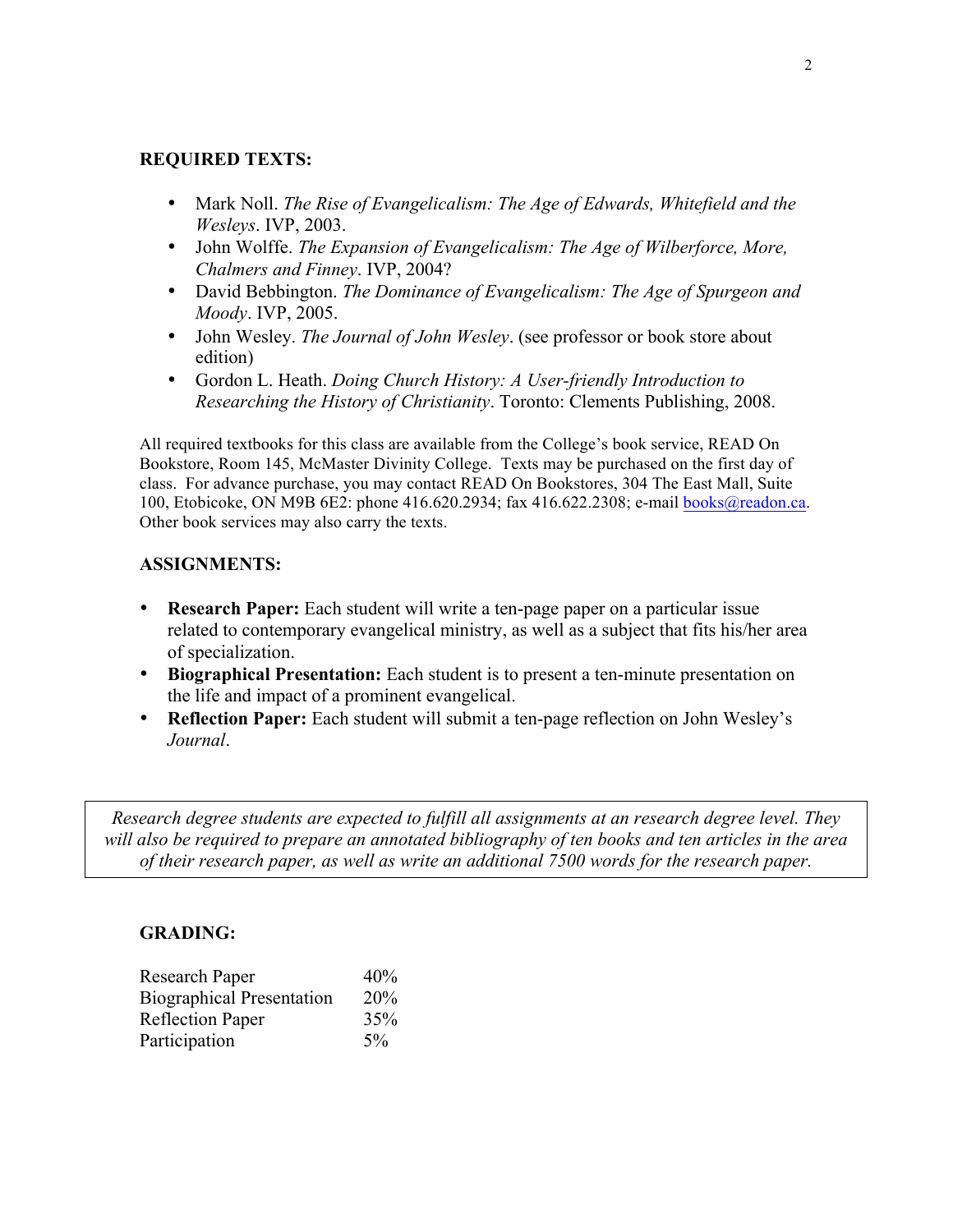#### **GENERAL COMMENTS:**

- Academic dishonesty is a serious offence that may take any number of forms, including plagiarism, the submission of work that is not one's own or for which previous credit has been obtained, and/or unauthorized collaboration with other students. Academic dishonesty can result in severe consequences, e.g., failure of the assignment, failure of the course, a notation on one's academic transcript, and/or suspension or expulsion from the College. Students are responsible for understanding what constitutes academic dishonesty. Please refer to the Divinity College Statement on Academic Honesty ~ http://www.mcmasterdivinity.ca/programs/rules-regulations
- McMaster Divinity College uses inclusive language for human beings in worship services, student written materials, and all of its publications. In reference to biblical texts, the integrity of the original expressions and the names of God should be respected. The NRSV and TNIV are examples of the use of inclusive language for human beings. It is expected that inclusive language will be used in chapel services and all MDC assignments.
- Essays must be handed in at the beginning of the class on the day they are due. All other essays will be considered to be late. Students may be exempted from the late penalty of 3% per day (not including weekends) if they attach to their essay a letter explaining the genuine emergency that delayed them. Late assignments (even ones with an extension) will not receive comments and constructive criticism from the professor.
- The essay should be handed directly to the instructor. To avoid any potential problems, students are advised to keep their working notes and a copy of their paper until a final mark has been received. Papers will be kept for a few months after the class – after that they get recycled.
- Unless noted otherwise, all written work must conform to the *McMaster Divinity College Style Guidelines for Essays and Theses*.
- Please turn off your cell phone and/or pager before the class begins.
- Please do not attend class if you are ill and contagious (e.g. the flu).

#### **COMMENTS ON ASSIGNMENTS**

#### • **Research Paper**

This ten-page paper deals with a particular issue related to contemporary evangelical ministry, as well as a subject that fits with your area of specialization. Please discuss with the professor your intended subject. Near the end of the semester all students will have an opportunity to share the results of their research with the entire class.

#### • **Biographical Presentation**

All students will present on an important evangelical, answering questions such as who was the person, where did he/she live, what did he/she do, what is the person's legacy, and what - if any - are the major interpretations of the person's life? Please keep the following in mind as you prepare for your presentation.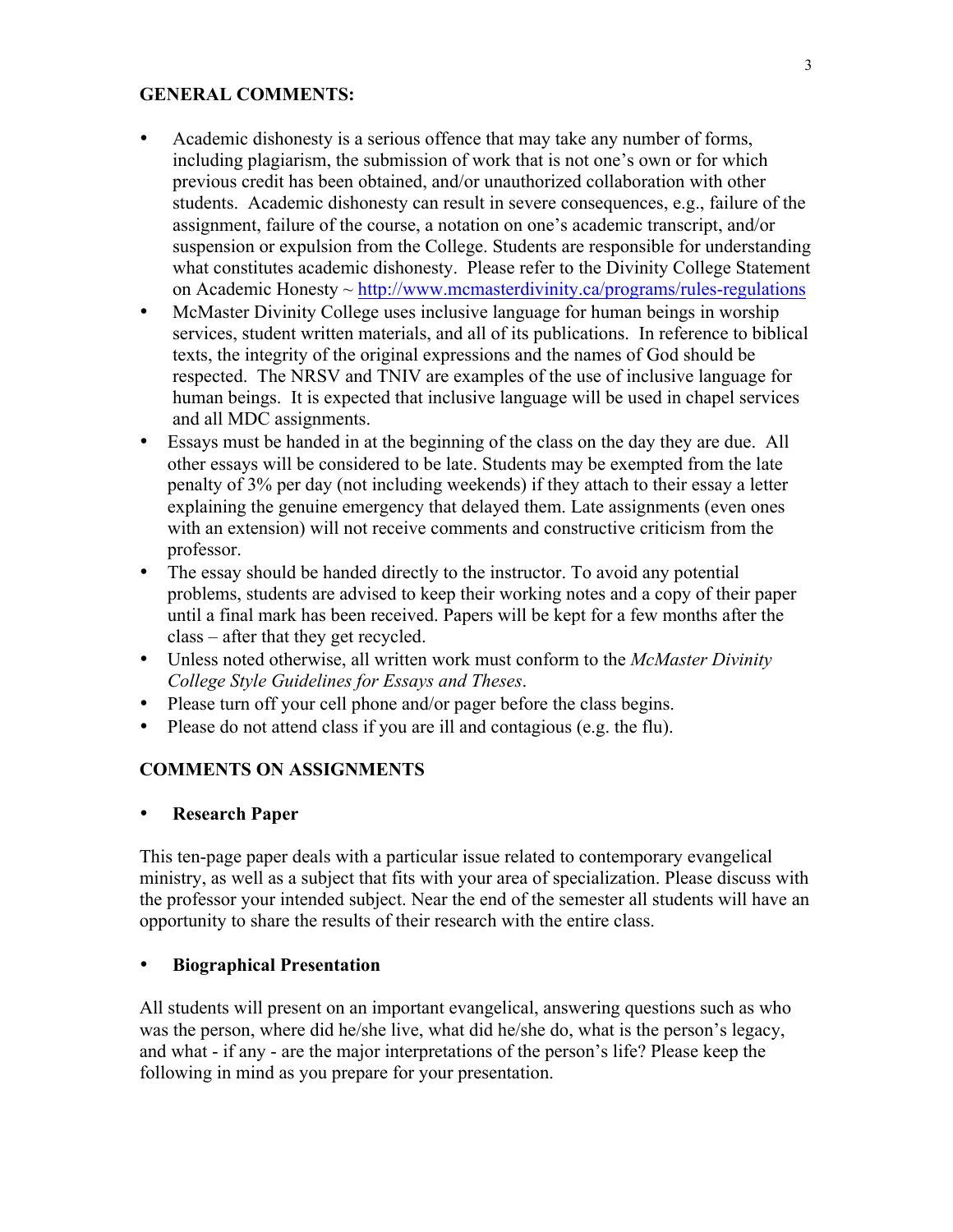1. You do not need to pass in your notes to the professor. However, please have a handout for the class that includes a bibliography, outline and key information (maximum one sheet of paper for handout).

2. You will be given 10 MINUTES (8 minutes minimum) to give your presentation. You will be expected to finish at the 10 minute mark. If you are not finished at that time the instructor will give you a 1 minute notice. If you are not finished at the end of that minute you will be cut off. If you prepare and practise ahead of time ending at the 10 minute mark will not be a problem.

3. Please be expecting to answer some questions from the class and instructor (as time permits).

4. Feel free to use a variety of creative ways to present your material. Let the instructor know ahead of time if you need anything like an overhead projector, Powerpoint projector, etc.

5. Remember it is wise to have an (1) introduction; (2) main body; and (3) conclusion.

6. See *Doing Church History* for further instructions.

## • **Reflection Paper**

Students are expected to write and submit a ten-page reflection paper on Wesley's *Journal*. This ten-page reflection should note what the journal tells you about Wesley and early evangelicalism. It should also highlight "lessons for ministry" - in other words, what can you draw from his experience for your own vocational direction. See *Doing Church History* for further instructions.

# **CLASS SCHEDULE:**

| Jan 7  | <b>Introduction to Course</b>                                                                             |
|--------|-----------------------------------------------------------------------------------------------------------|
| Jan 14 | The Birth of Evangelicalism 1 (18 <sup>th</sup> century)<br>Readings: Noll                                |
| Jan 21 | The Birth of Evangelicalism 2 (18 <sup>th</sup> century)<br>Readings: Noll                                |
| Jan 28 | Evangelicalism in Britain (19 <sup>th</sup> century)<br>Readings: Wolffe<br><i>*Reflection Paper Due*</i> |
| Feb 4  | Evangelicalism in North America (19 <sup>th</sup> century)<br>Readings: Bebbington                        |
| Feb 11 | <b>Themes: Life of the Mind, Theological Issues</b><br>Readings: Bebbington                               |
| Feb 18 | Reading Week                                                                                              |
| Feb 25 | <b>Themes: New Evangelicalism, Politics</b>                                                               |